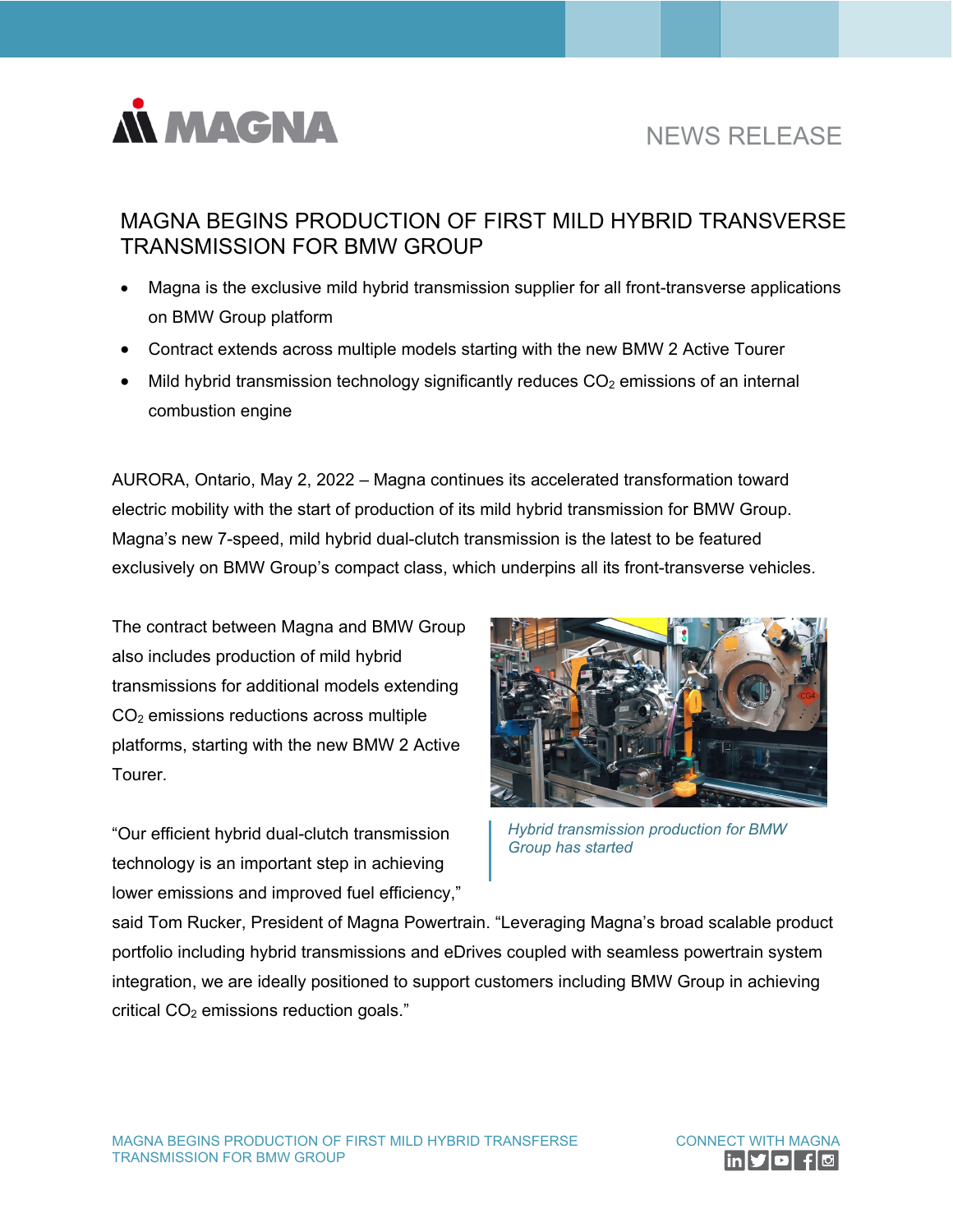With its specific torque-split concept for hybridization, Magna's 7HDT400 48V transmission enables optimal efficiency of an internal combustion engine and electric motor. It provides a maximum of 400 Nm of torque as well as offering scalable functionality benefits.

It also offers high modularity with the following:

- base transmission
- fully integrated e-machine
- on-demand cooling of the clutch and electric motor
- a single oil circuit for cooling and lubrication, and
- a significant reduction in  $CO<sub>2</sub>$  at Worldwide Harmonized Light-Duty Vehicle Test Cycles (WLTC) and in real-world driving operations.

The mild hybrid transmissions are built at Magna's facilities in Neuenstein, Germany, and Kechnec, Slovakia.

TAGS mild hybrid transmission, eDrives, powertrain

INVESTOR CONTACT

Louis Tonelli, Vice-President, Investor Relations [louis.tonelli@magna.com,](mailto:louis.tonelli@magna.com) (+1) 905.726.7035

MEDIA CONTACT

Tracy Fuerst, Vice President, Corporate Communications and PR [tracy.fuerst@magna.com,](mailto:tracy.fuerst@magna.com) (+1) 248.761.7004

## ABOUT MAGNA

Magna is more than one of the world's largest suppliers in the automotive space. We are a mobility technology company with a global, entrepreneurial-minded team of 161,000 employees and an organizational structure designed to innovate like a startup. With 60+ years of expertise, and a systems approach to design, engineering and manufacturing that touches nearly every aspect of the vehicle, we are positioned to support advancing mobility in a transforming industry. Our global network includes 340 manufacturing operations and 89 product development, engineering and sales centers spanning 28 countries.